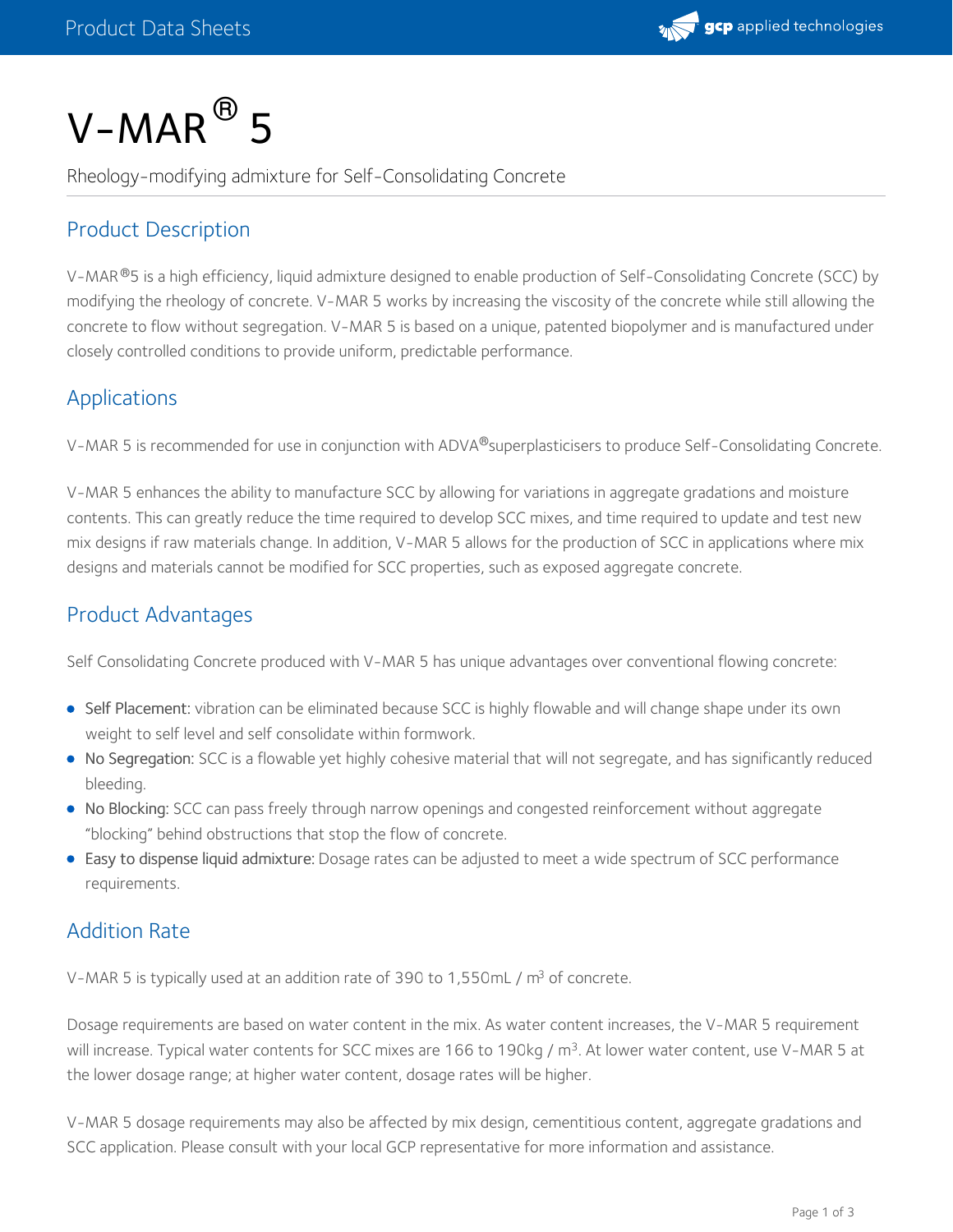

Use of ADVA superplasticisers is highly recommended for SCC production. Dosage rate requirements for superplasticisers are typically slightly higher for SCC than for conventional concrete mixes. When producing SCC, admixtures (excluding air entrainers) should be added after addition of the cementitious materials.

Pre-placement testing is recommended to determine the optimum admixture addition rate. Factors that influence optimum addition rate include other concrete mix components, aggregate gradations, form geometry, and reinforcement configuration. Please consult your local GCP representative for assistance with developing mix designs, admixture combinations and SCC production.

## Compatibility with Other Admixtures

V-MAR 5 is intended for use with ADVA superplasticser in combination with all air-entraining agents. Use with other ADVA products and in non-precast applications should be tested prior to use. Each admixture should be added separately into the mix.



#### Benefits

SCC produced with V-MAR 5 and ADVA superplasticisers is designed to eliminate the need for vibration and manual compaction in precast and cast-in-place concrete.

For precast/prestressed concrete producers SCC provides the following benefits: